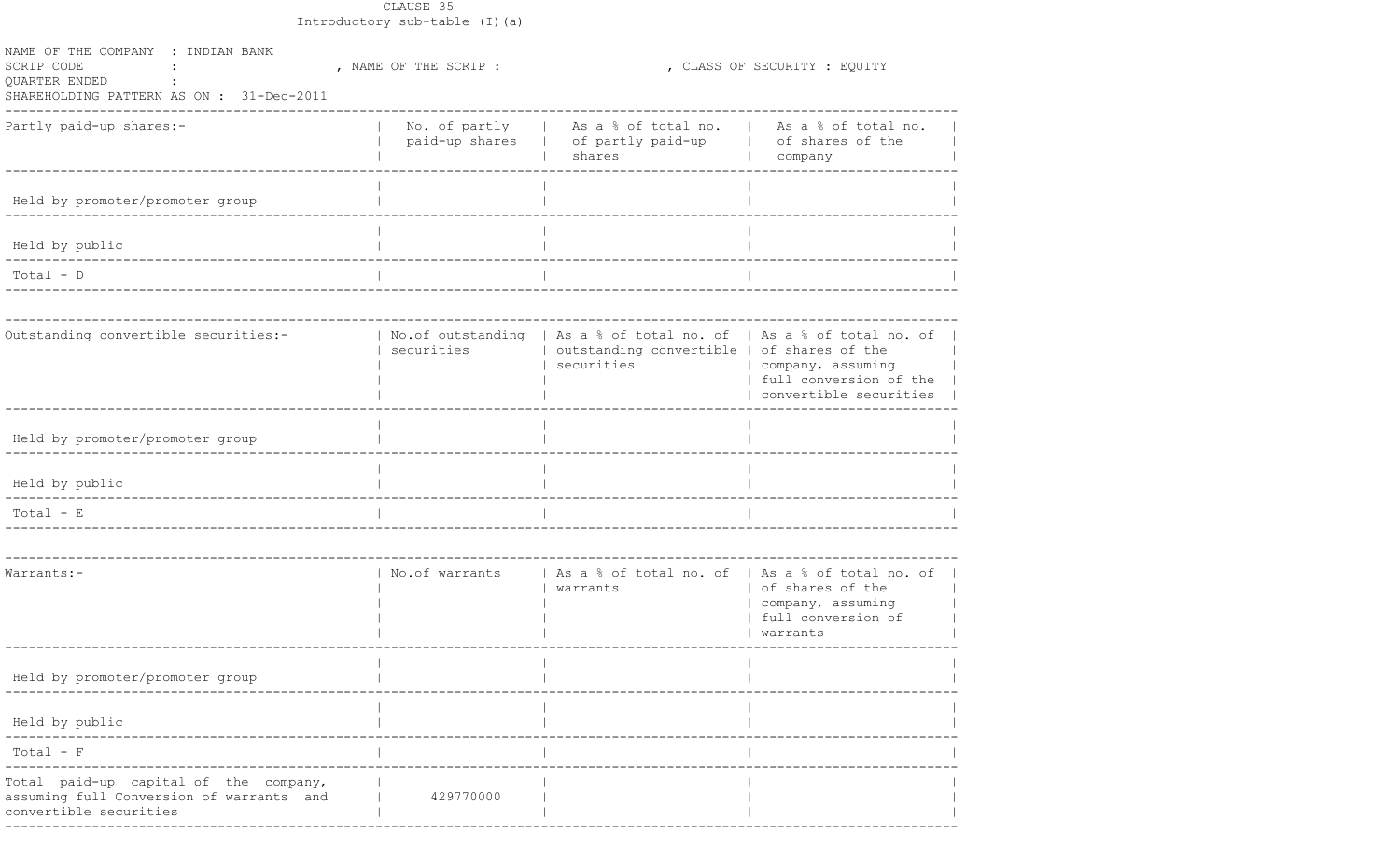| NO.OF TOTAL SHARES IN TOTAL SHAREHOLDING AS SHARES PLEDGED OR<br>CATEGORY OF<br>HOLDERS NO.OF DEMAT A PERCENTAGE OF TOTAL OTHERWISE ENCUMBERED<br>SHARE HOLDER<br>SHARES<br>NUMBER OF SHARES<br>AS A % AS A % Number As a<br>OF $(A+B)$ OF $(A+B+C)$ of shares percentage $(IX)$ =<br>(III) (IV) (V) (VI) (VIII) (VIII) (VIII) (VIII) (VIII) (VIII) (VIII) (VIII) (VIII) (VIII) (VIII) (VIII) (VIII) (VIII) (VIII) (VIII) (VIII) (VIII) (VIII) (VIII) (VIII) (VIII) (VIII) (VIII) (VIII) (VIII) (VIII) (VIII) (VIII<br>$(I)$ $(II)$<br>A. SHAREHOLDING OF PROMOTER AND<br>PROMOTER GROUP<br>1. INDIAN<br>$0$ 0 0 0.0000 0.0000 0 0.0000<br>a. INDIVIDUALS/HINDU UNDIVIDED<br>FAMILY<br>b. CENTRAL GOVERNMENT/<br>1 343820000 343820000<br>80.0009<br>80.0009<br>$\Omega$<br>0.0000<br>STATE GOVERNMENT (S)<br>$0.0000$ 0<br>$0 \t 0 \t 0 \t 0 \t 0.0000$<br>0.0000<br>C. BODIES CORPORATE<br>$\begin{array}{ccc} 0 & 0 & 0 \end{array}$<br>$0 \t 0.0000 \t 0.0000 \t 0$<br>0.0000<br>d. FINANCIAL INSTITUTIONS/<br><b>BANKS</b><br>e. ANY OTHER<br>$1$ 343820000 343820000 80.0009 80.0009 0<br>0.0000<br>SUB - TOTAL (A)(1)<br>2. FOREIGN<br>$\Omega$<br>$\Omega$<br>$0 \t 0.0000 \t 0.0000 \t 0 \t 0.0000$<br>a. INDIVIDUALS (NON-<br>RESIDENT INDIVIDUALS/<br>FOREIGN INDIVIDUALS)<br>$0 \t 0.0000 \t 0.0000 \t 0 \t 0.0000$<br>$\Omega$<br>$\Omega$<br>b. BODIES CORPORATE<br>$\bigcap$<br>$0 \t 0.0000 \t 0.0000 \t 0 \t 0.0000$<br>$\Omega$<br>INSTITUTIONS<br>$\mathtt{C}$ .<br>d. ANY OTHER<br>$\bigcap$<br>$\bigcirc$<br>$0 \t 0.0000 \t 0.0000$ 0<br>0.0000<br>$SUB - TOTAL (A) (2)$<br>$1$ 343820000 343820000 80.0009 80.0009 0 0.0000<br>TOTAL SHARE HOLDING OF<br>PROMOTER AND PROMOTER |                                 | STATEMENT SHOWING SHAREHOLDING PATTERN | TABLE (I)(a) |  |  |  |
|-------------------------------------------------------------------------------------------------------------------------------------------------------------------------------------------------------------------------------------------------------------------------------------------------------------------------------------------------------------------------------------------------------------------------------------------------------------------------------------------------------------------------------------------------------------------------------------------------------------------------------------------------------------------------------------------------------------------------------------------------------------------------------------------------------------------------------------------------------------------------------------------------------------------------------------------------------------------------------------------------------------------------------------------------------------------------------------------------------------------------------------------------------------------------------------------------------------------------------------------------------------------------------------------------------------------------------------------------------------------------------------------------------------------------------------------------------------------------------------------------------------------------------------------------------------------------------------------------------------------------------------------------------------------------------------------------------|---------------------------------|----------------------------------------|--------------|--|--|--|
|                                                                                                                                                                                                                                                                                                                                                                                                                                                                                                                                                                                                                                                                                                                                                                                                                                                                                                                                                                                                                                                                                                                                                                                                                                                                                                                                                                                                                                                                                                                                                                                                                                                                                                       |                                 |                                        |              |  |  |  |
|                                                                                                                                                                                                                                                                                                                                                                                                                                                                                                                                                                                                                                                                                                                                                                                                                                                                                                                                                                                                                                                                                                                                                                                                                                                                                                                                                                                                                                                                                                                                                                                                                                                                                                       |                                 |                                        |              |  |  |  |
|                                                                                                                                                                                                                                                                                                                                                                                                                                                                                                                                                                                                                                                                                                                                                                                                                                                                                                                                                                                                                                                                                                                                                                                                                                                                                                                                                                                                                                                                                                                                                                                                                                                                                                       |                                 |                                        |              |  |  |  |
|                                                                                                                                                                                                                                                                                                                                                                                                                                                                                                                                                                                                                                                                                                                                                                                                                                                                                                                                                                                                                                                                                                                                                                                                                                                                                                                                                                                                                                                                                                                                                                                                                                                                                                       |                                 |                                        |              |  |  |  |
|                                                                                                                                                                                                                                                                                                                                                                                                                                                                                                                                                                                                                                                                                                                                                                                                                                                                                                                                                                                                                                                                                                                                                                                                                                                                                                                                                                                                                                                                                                                                                                                                                                                                                                       |                                 |                                        |              |  |  |  |
|                                                                                                                                                                                                                                                                                                                                                                                                                                                                                                                                                                                                                                                                                                                                                                                                                                                                                                                                                                                                                                                                                                                                                                                                                                                                                                                                                                                                                                                                                                                                                                                                                                                                                                       |                                 |                                        |              |  |  |  |
|                                                                                                                                                                                                                                                                                                                                                                                                                                                                                                                                                                                                                                                                                                                                                                                                                                                                                                                                                                                                                                                                                                                                                                                                                                                                                                                                                                                                                                                                                                                                                                                                                                                                                                       |                                 |                                        |              |  |  |  |
|                                                                                                                                                                                                                                                                                                                                                                                                                                                                                                                                                                                                                                                                                                                                                                                                                                                                                                                                                                                                                                                                                                                                                                                                                                                                                                                                                                                                                                                                                                                                                                                                                                                                                                       |                                 |                                        |              |  |  |  |
|                                                                                                                                                                                                                                                                                                                                                                                                                                                                                                                                                                                                                                                                                                                                                                                                                                                                                                                                                                                                                                                                                                                                                                                                                                                                                                                                                                                                                                                                                                                                                                                                                                                                                                       |                                 |                                        |              |  |  |  |
|                                                                                                                                                                                                                                                                                                                                                                                                                                                                                                                                                                                                                                                                                                                                                                                                                                                                                                                                                                                                                                                                                                                                                                                                                                                                                                                                                                                                                                                                                                                                                                                                                                                                                                       |                                 |                                        |              |  |  |  |
|                                                                                                                                                                                                                                                                                                                                                                                                                                                                                                                                                                                                                                                                                                                                                                                                                                                                                                                                                                                                                                                                                                                                                                                                                                                                                                                                                                                                                                                                                                                                                                                                                                                                                                       |                                 |                                        |              |  |  |  |
|                                                                                                                                                                                                                                                                                                                                                                                                                                                                                                                                                                                                                                                                                                                                                                                                                                                                                                                                                                                                                                                                                                                                                                                                                                                                                                                                                                                                                                                                                                                                                                                                                                                                                                       |                                 |                                        |              |  |  |  |
|                                                                                                                                                                                                                                                                                                                                                                                                                                                                                                                                                                                                                                                                                                                                                                                                                                                                                                                                                                                                                                                                                                                                                                                                                                                                                                                                                                                                                                                                                                                                                                                                                                                                                                       | GROUP (A) = $(A) (1) + (A) (2)$ |                                        |              |  |  |  |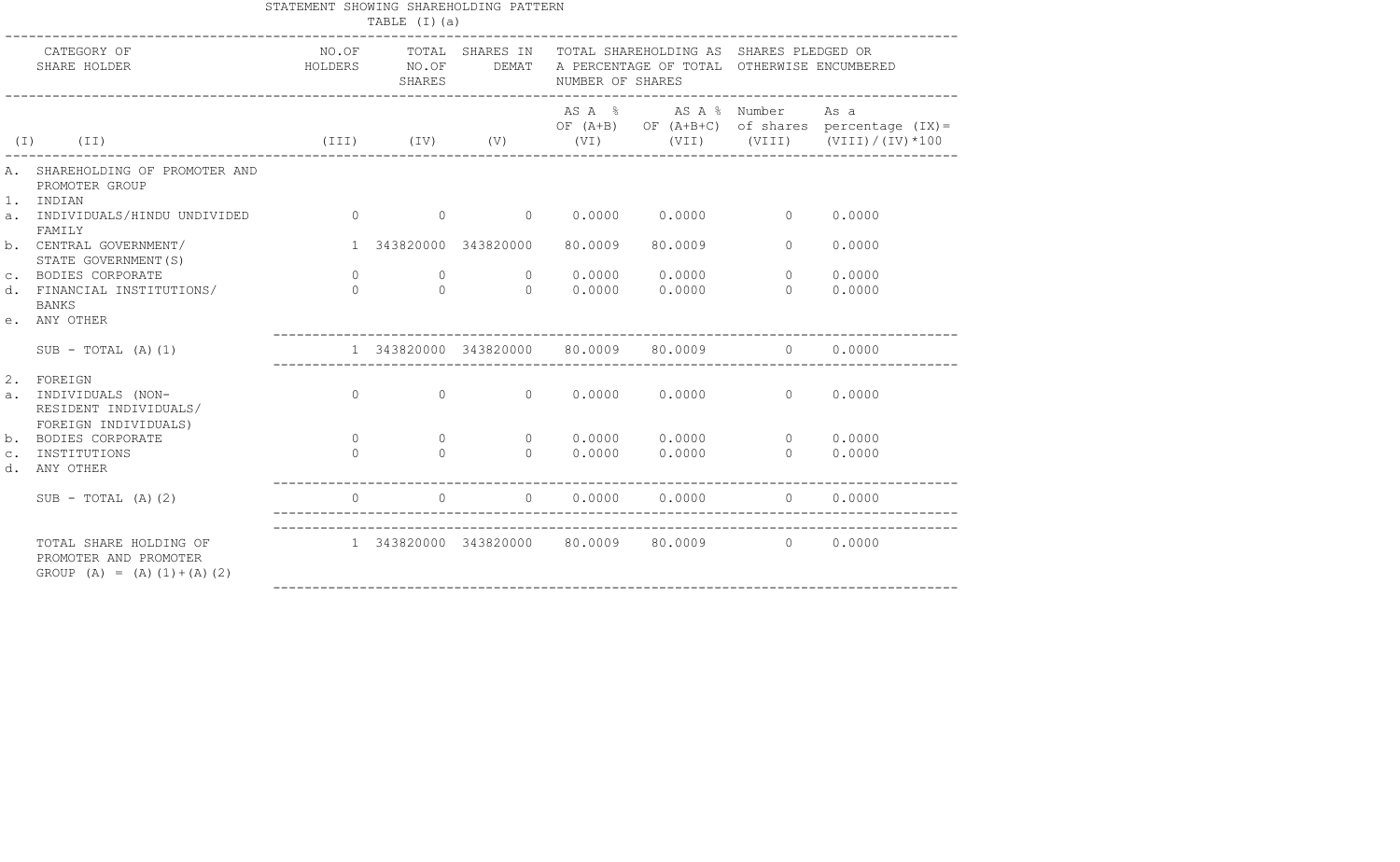|                |                                                                                                                   | STATEMENT SHOWING SHAREHOLDING PATTERN | TABLE (I)(a)     |                                         |                          |                                                                                                                                                                                  |              |                                                                                                                              |
|----------------|-------------------------------------------------------------------------------------------------------------------|----------------------------------------|------------------|-----------------------------------------|--------------------------|----------------------------------------------------------------------------------------------------------------------------------------------------------------------------------|--------------|------------------------------------------------------------------------------------------------------------------------------|
|                | _______________________________<br>CATEGORY OF<br>SHARE HOLDER                                                    |                                        | SHARES           |                                         | NUMBER OF SHARES         | ------------------------------------<br>NO.OF      TOTAL  SHARES IN   TOTAL SHAREHOLDING AS  SHARES PLEDGED OR<br>HOLDERS NO.OF DEMAT A PERCENTAGE OF TOTAL OTHERWISE ENCUMBERED |              |                                                                                                                              |
| (I)            | (TI)                                                                                                              |                                        |                  |                                         |                          | ASA % ASA % Number Asa                                                                                                                                                           |              | OF $(A+B)$ OF $(A+B+C)$ of shares percentage $(IX)$ =<br>(III) (IV) (V) (VI) (VII) (VIII) (VIII) (VIII) (VIII) (VIII) (VIII) |
|                | B. PUBLIC SHAREHOLDING                                                                                            |                                        |                  |                                         |                          |                                                                                                                                                                                  |              |                                                                                                                              |
|                | 1. INSTITUTIONS                                                                                                   |                                        |                  |                                         |                          |                                                                                                                                                                                  |              |                                                                                                                              |
|                | a. MUTUAL FUNDS/UTI                                                                                               |                                        |                  |                                         |                          | 40  10392305  10392305  2.4181  2.4181                                                                                                                                           | NA           | NA                                                                                                                           |
|                | b. FINANCIAL INSTITUTIONS/<br>BANKS                                                                               |                                        |                  |                                         |                          | 13 10832072 10832072 2.5204 2.5204                                                                                                                                               | NA           | ΝA                                                                                                                           |
|                | C. CENTRAL GOVERNMENT/<br>STATE GOVERNMENT (S)                                                                    | $\overline{0}$                         | $\sim$ 0         | $\overline{0}$                          |                          | 0.00000000000                                                                                                                                                                    | NA           | ΝA                                                                                                                           |
|                | d. VENTURE CAPITAL FUNDS                                                                                          |                                        | $\overline{0}$ 0 | $\overline{0}$                          | 0.0000                   | 0.0000                                                                                                                                                                           | NA           | ΝA                                                                                                                           |
|                | e. INSURANCE COMPANIES                                                                                            |                                        |                  | $\begin{matrix} 0 & 0 & 0 \end{matrix}$ |                          | $0.0000$ $0.0000$                                                                                                                                                                | NA           | NA                                                                                                                           |
|                | f. FOREIGN INSTITUTIONAL                                                                                          |                                        |                  | 134 38822214 38822214                   | 9.0332                   | 9.0332                                                                                                                                                                           | NA           | ΝA                                                                                                                           |
|                | INVESTORS<br>g. FOREIGN VENTURE                                                                                   | $\bigcirc$                             |                  |                                         |                          |                                                                                                                                                                                  | NA           | ΝA                                                                                                                           |
|                | CAPITAL INVESTORS                                                                                                 |                                        |                  |                                         |                          |                                                                                                                                                                                  |              |                                                                                                                              |
|                | h. ANY OTHER                                                                                                      |                                        |                  |                                         |                          |                                                                                                                                                                                  |              |                                                                                                                              |
|                | $SUB - TOTAL (B) (1)$                                                                                             |                                        |                  | 187 60046591 60046591 13.9717 13.9717   |                          |                                                                                                                                                                                  | NA           | NA                                                                                                                           |
|                | 2. NON-INSTITUTIONS                                                                                               |                                        |                  |                                         |                          |                                                                                                                                                                                  |              |                                                                                                                              |
|                | a. BODIES CORPORATE                                                                                               |                                        |                  |                                         |                          | 638 14315833 14315833 3.3310 3.3310                                                                                                                                              |              | NA<br>NA                                                                                                                     |
|                | b. INDIVIDUALS -                                                                                                  |                                        |                  |                                         |                          |                                                                                                                                                                                  |              |                                                                                                                              |
|                | I INDIVIDUAL SHAREHOLDERS 66834 9807715 9805997 2.2820 2.2820<br>HOLDING NOMINAL SHARE CAPITAL<br>UPTO RS. 1 LAKH |                                        |                  |                                         |                          |                                                                                                                                                                                  | NA <b>NA</b> | ΝA                                                                                                                           |
|                | II INDIVIDUAL SHAREHOLDERS<br>HOLDING NOMINAL SHARE CAPITAL<br>IN EXCESS OF RS. 1 LAKH                            |                                        |                  |                                         |                          | 15 494018 494018 0.1149 0.1149 NA                                                                                                                                                |              | NA                                                                                                                           |
| $\mathsf{C}$ . | ANY OTHER                                                                                                         |                                        |                  |                                         |                          |                                                                                                                                                                                  |              |                                                                                                                              |
|                | CLEARING MEMBERS                                                                                                  | 65                                     |                  | 279091 279091                           | 0.0649                   | 0.0649                                                                                                                                                                           | NA           | ΝA                                                                                                                           |
|                | DIRECTORS AND THEIR RELATIVES                                                                                     | $\overline{\mathbf{3}}$                | 280              | 280                                     | 0.0000                   | 0.0000                                                                                                                                                                           | NA           | ΝA                                                                                                                           |
|                | HINDU UNDIVIDED FAMILIES                                                                                          | 946                                    | 520916           | 520915                                  | 0.1212                   | 0.1212                                                                                                                                                                           | NA           | ΝA                                                                                                                           |
|                | NON RESIDENT INDIANS                                                                                              | 820                                    | 417031           | 68525                                   | 417031   0.0970   0.0970 |                                                                                                                                                                                  | NA           | ΝA                                                                                                                           |
|                | TRUSTS                                                                                                            | 12                                     | 68525            |                                         | 0.0159                   | 0.0159                                                                                                                                                                           | NA           | ΝA                                                                                                                           |
|                |                                                                                                                   | 1846                                   |                  | 1285843  1285842  0.2991                |                          | 0.2991                                                                                                                                                                           | NA           | NA                                                                                                                           |
|                | $SUB - TOTAL (B) (2)$                                                                                             |                                        |                  | 69333 25903409 25901690 6.0272          |                          | 6.0272                                                                                                                                                                           | NA           | NA                                                                                                                           |
|                | TOTAL PUBLIC SHAREHOLDING                                                                                         |                                        |                  | 69520 85950000 85948281 19.9990 19.9990 |                          |                                                                                                                                                                                  | NA           | ΝA                                                                                                                           |
|                | $(B) = (B) (1) + (B) (2)$                                                                                         |                                        |                  |                                         |                          |                                                                                                                                                                                  |              |                                                                                                                              |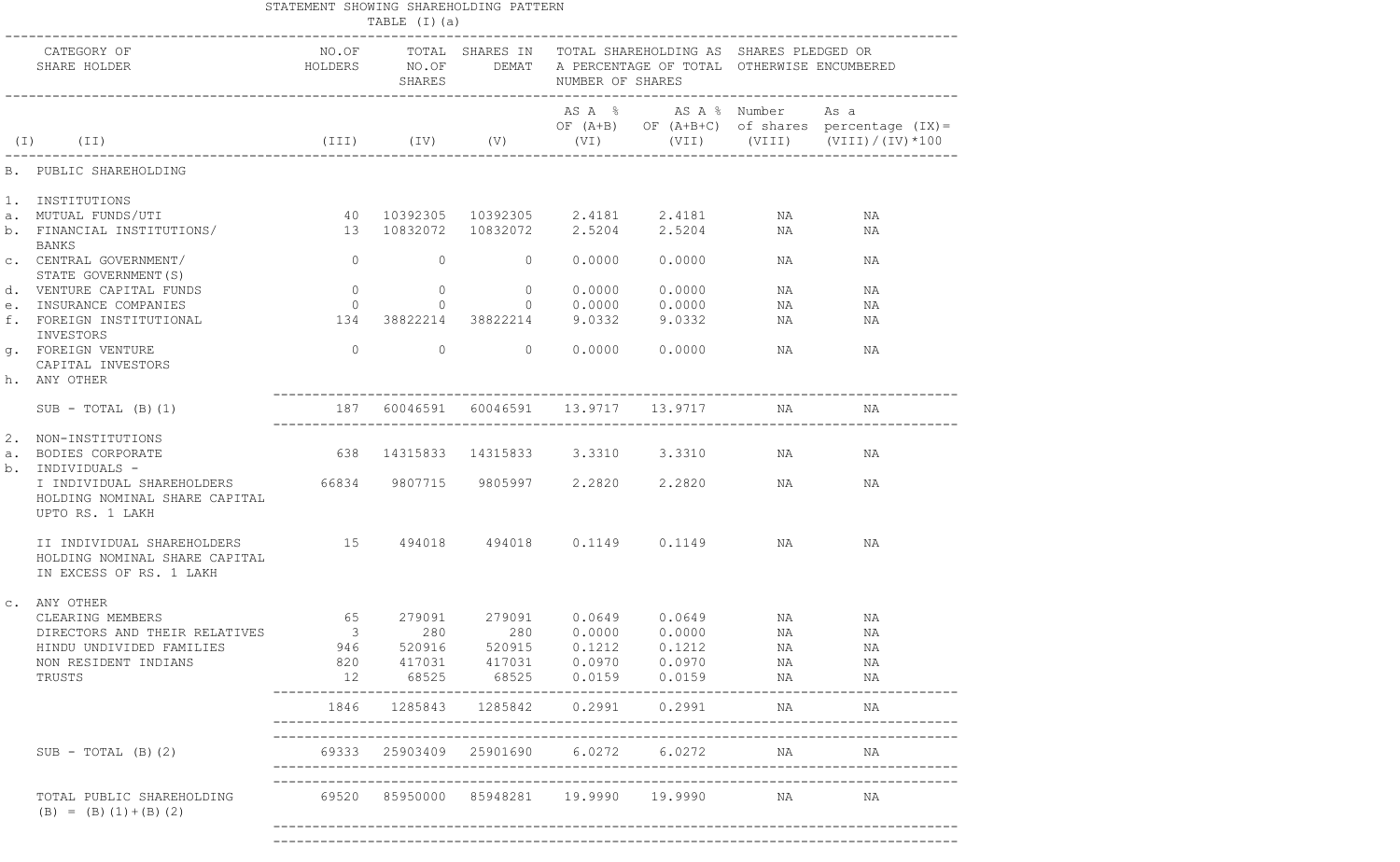|                | TOTAL $(A) + (B)$                                                                         | 69521    | 429770000 | 429768281 | 100,0000 | 100,0000 | $\left( \right)$ | 0.0000 |  |
|----------------|-------------------------------------------------------------------------------------------|----------|-----------|-----------|----------|----------|------------------|--------|--|
| $\mathbb{C}$ . | SHARES HELD BY<br>CUSTODIANS AND AGAINST<br>WHICH DEPOSITORY RECEIPTS<br>HAVE BEEN ISSUED |          |           |           |          |          |                  |        |  |
|                | Promoter and Promoter Group                                                               |          |           |           | 0.0000   | 0.0000   | NA               | ΝA     |  |
|                | Public                                                                                    | $\Omega$ |           |           | 0.0000   | 0.0000   | NA               | ΝA     |  |
|                | TOTAL COSTODIAN (C)                                                                       | $\Omega$ |           | $\Omega$  | 0.0000   | 0.0000   | NA               | ΝA     |  |
|                | GRAND TOTAL $(A) + (B) + (C)$                                                             | 69521    | 429770000 | 429768281 |          | 100,0000 | 0                | 0.0000 |  |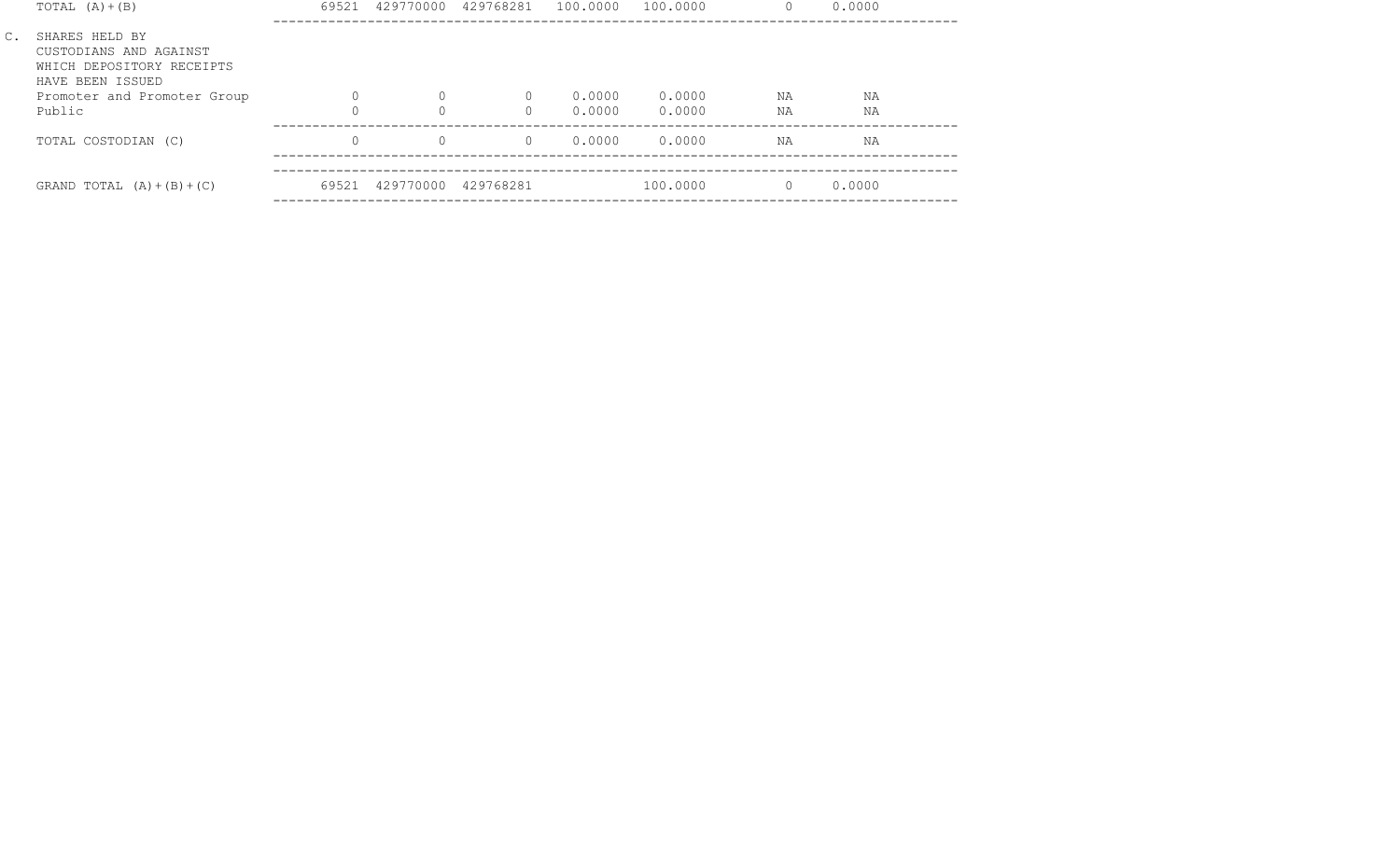(I)(b) Statement showing holding of securities (including shares, warrants, convertible securities) of persons belonging to the category "Promoter and Promoter Group" - 31-Dec-2011

|       |                            |            | Details of Shares held                               |      | Encumbered shares (*)                                |                         |        | Details of<br>warrants |                | securities                                           | Details of convertible  Total shares  <br>(including                                                            |
|-------|----------------------------|------------|------------------------------------------------------|------|------------------------------------------------------|-------------------------|--------|------------------------|----------------|------------------------------------------------------|-----------------------------------------------------------------------------------------------------------------|
| Sr.No | Name of the shareholder    | Shares     | No. of $ $ As a $\frac{1}{6}$ of $ $<br> qrand total |      | Shares   percentage   grand total   warrants   total |                         |        |                        | convertible    | total                                                | underlying  <br>No. of   As a   As a % of   Number of   As a %   Number of   As a %   shares  <br>assuming full |
|       |                            | held       | $(A) + (B) + (C)$                                    | held |                                                      | $(A) + (B) + (C)$<br>оf | held   | warrants               | held           | Inumber of Isecurities I number of I<br> convertible | conversion of  <br>warrants and                                                                                 |
|       |                            |            |                                                      |      |                                                      | sub-clause<br>(I)(a)    |        | of the<br>Isame class! |                | securities                                           | convertible  <br>of the   securities) as                                                                        |
|       |                            |            |                                                      |      | $(VI) = (V)/ $                                       |                         |        |                        |                |                                                      | Isame class   a % of diluted <br>share capital                                                                  |
| (I)   | (TI)                       | (III)      | (TV)                                                 | (V)  | $ (III)*100 $                                        | (VII)                   | (VIII) | (TX)                   | (X)            | (XI)                                                 | (XII)                                                                                                           |
|       | <b>IPRESIDENT OF INDIA</b> | 3438200001 | 80.0009                                              |      | $0 \mid 0.0000 \mid$                                 | $0.0000$ I              |        | 010.00001              |                | $0.0000$ I<br>$\overline{0}$                         | 80.0009                                                                                                         |
|       | TOTAL                      | 3438200001 | 80.0009                                              |      | $0.0000$ I<br>$\overline{0}$                         | $0.0000$                |        | 01 0.0000 1            | $\overline{0}$ | $0.0000$                                             | 80.0009                                                                                                         |
|       |                            |            |                                                      |      |                                                      |                         |        |                        |                |                                                      |                                                                                                                 |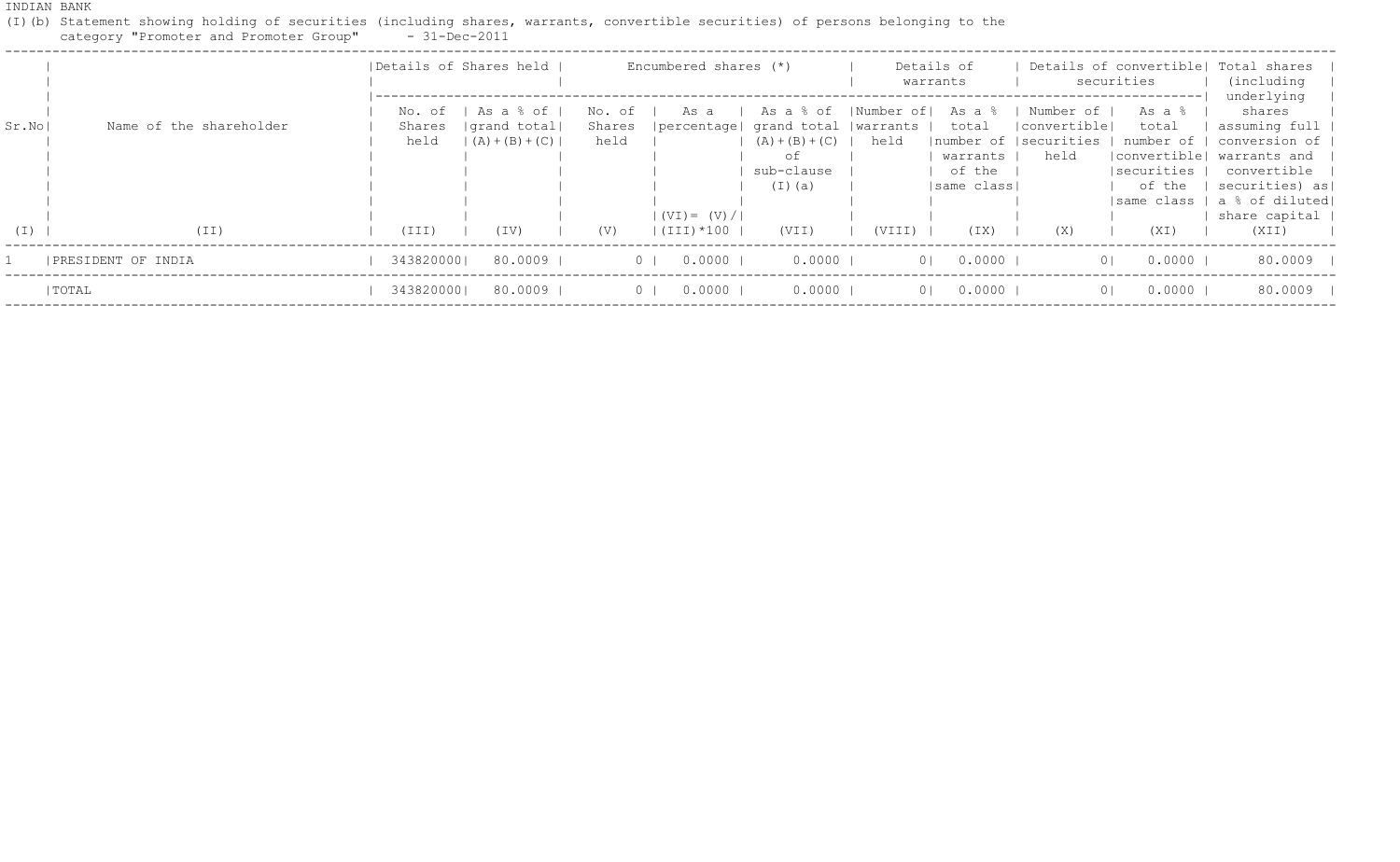(I)(c)(i) Statement showing holding of securities (including shares, warrants, convertible securities) of persons belonging to the category "Public" and holding more than 1% of the total number of shares - 31-Dec-2011

| Name of the shareholder | No. of<br>Shares<br>held                                                                                                                  | Shares as a   Details of   Details of convertible  Total shares<br>percentage of warrants<br>of shares<br>$ i.e.,$ Grand  warrants  <br> Total |                                                           | total                                                                                           | securities<br>convertible total                                                        | Number of   As a %   Number of   % w.r.t   shares                                | (including)                                                                       |
|-------------------------|-------------------------------------------------------------------------------------------------------------------------------------------|------------------------------------------------------------------------------------------------------------------------------------------------|-----------------------------------------------------------|-------------------------------------------------------------------------------------------------|----------------------------------------------------------------------------------------|----------------------------------------------------------------------------------|-----------------------------------------------------------------------------------|
|                         |                                                                                                                                           |                                                                                                                                                |                                                           |                                                                                                 |                                                                                        |                                                                                  |                                                                                   |
|                         |                                                                                                                                           |                                                                                                                                                |                                                           |                                                                                                 |                                                                                        |                                                                                  |                                                                                   |
|                         |                                                                                                                                           |                                                                                                                                                |                                                           |                                                                                                 |                                                                                        |                                                                                  |                                                                                   |
|                         |                                                                                                                                           |                                                                                                                                                |                                                           |                                                                                                 |                                                                                        |                                                                                  |                                                                                   |
|                         |                                                                                                                                           |                                                                                                                                                |                                                           |                                                                                                 |                                                                                        |                                                                                  | assuming full                                                                     |
|                         |                                                                                                                                           |                                                                                                                                                | held                                                      |                                                                                                 |                                                                                        | number of  securities   number of                                                | conversion of                                                                     |
|                         |                                                                                                                                           | $(A) + (B) + (C)$                                                                                                                              |                                                           | warrants                                                                                        | held                                                                                   | convertible                                                                      | warrants and                                                                      |
|                         |                                                                                                                                           | indicated in                                                                                                                                   |                                                           | $ $ of the $ $                                                                                  |                                                                                        |                                                                                  | securities   convertible                                                          |
|                         |                                                                                                                                           |                                                                                                                                                |                                                           |                                                                                                 |                                                                                        | of the I                                                                         | securities) as                                                                    |
|                         |                                                                                                                                           |                                                                                                                                                |                                                           |                                                                                                 |                                                                                        |                                                                                  | Isame class   a % of diluted                                                      |
|                         |                                                                                                                                           | above}                                                                                                                                         |                                                           |                                                                                                 |                                                                                        |                                                                                  | share capital                                                                     |
|                         |                                                                                                                                           |                                                                                                                                                |                                                           |                                                                                                 |                                                                                        | $0.0000$ 1                                                                       | 2.2742                                                                            |
|                         |                                                                                                                                           |                                                                                                                                                |                                                           |                                                                                                 |                                                                                        | $0.0000$                                                                         | 1.0609                                                                            |
|                         |                                                                                                                                           |                                                                                                                                                |                                                           |                                                                                                 |                                                                                        | $0.0000$                                                                         | 1.0162                                                                            |
|                         |                                                                                                                                           |                                                                                                                                                |                                                           |                                                                                                 |                                                                                        | $0.0000$                                                                         | 1.1949                                                                            |
|                         |                                                                                                                                           |                                                                                                                                                |                                                           |                                                                                                 |                                                                                        |                                                                                  |                                                                                   |
|                         |                                                                                                                                           |                                                                                                                                                |                                                           |                                                                                                 |                                                                                        | $0.0000$                                                                         | $5.5463$                                                                          |
|                         | LIFE INSURANCE CORPORATION OF INDIA<br>STICHTING PENSIOENFONDS ABP<br>ISBI LIFE INSURANCE CO. LTD<br>HDFC STANDARD LIFE INSURANCE COMPANY |                                                                                                                                                | 97738791<br>45597331<br>43674461<br>51356701<br>238367281 | Statement  <br> at para(I) (a) <br>$2.2742$  <br>1.0609  <br>$1.0162$  <br>1.1949  <br>$5.5463$ | 0 <sup>1</sup><br>0 <sup>1</sup><br>0 <sup>1</sup><br>0 <sup>1</sup><br>0 <sup>1</sup> | Isame class!<br>$0.0000$  <br>$0.0000$  <br>$0.0000$  <br>$0.0000$  <br>$0.0000$ | 0 <sup>1</sup><br>0 <sup>1</sup><br>0 <sup>1</sup><br>$\bigcap$<br>0 <sub>1</sub> |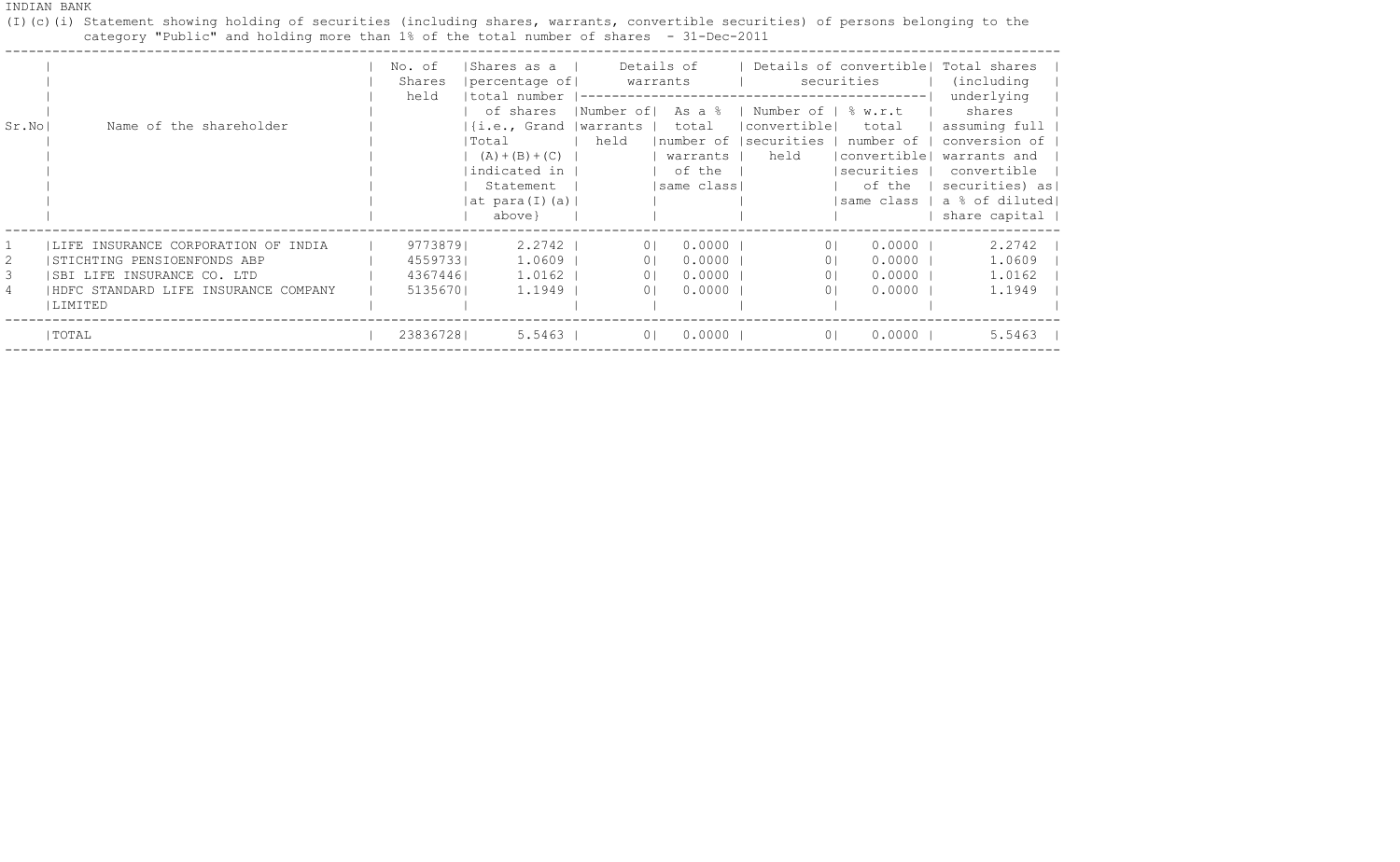(I)(c)(ii) Statement showing holding of securities (including shares, warrants, convertible securities) of persons (together with PAC) belonging to the category "Public" and holding more than 5% of the total number of shares of the company - 31-Dec-2011 --------------------------------------------------------------------------------------------------------------------------------------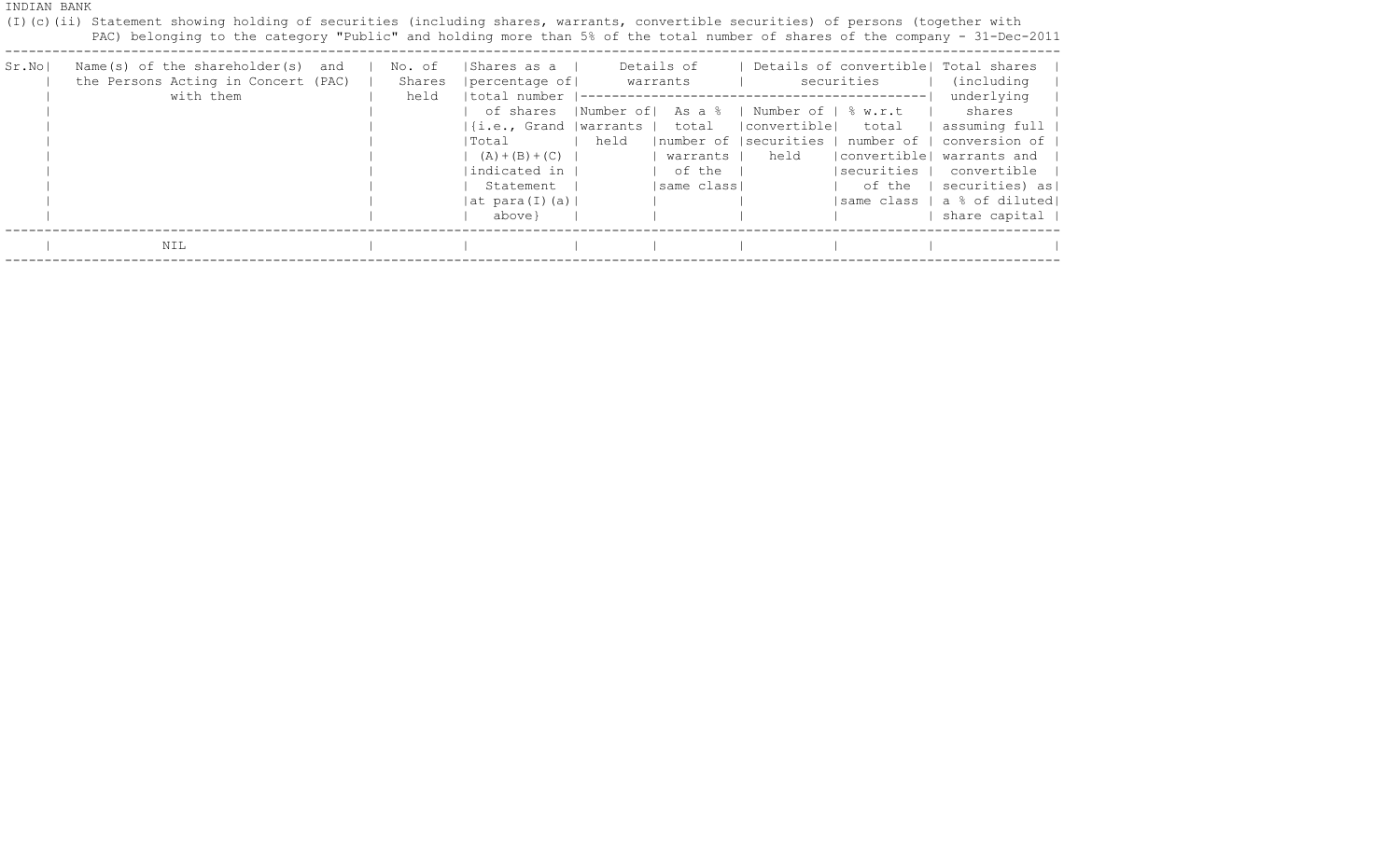## (I)(d) STATEMENT SHOWING DETAILS OF LOCKED-IN SHARES -31-Dec-2011

| SL.NO NAME OF THE SHARE HOLDER | NUMBER OF   LOCKED-IN SHARES AS A %  <br>CATEGORY OF  <br>SHAREHOLDERS  <br>LOCKED IN   OF TOTAL NUMBER OF SHARES <br>(PROMOTERS /  <br>SHARES   {i.e., GRAND TOTAL<br>$(A)+(B)+(C)$ INDICATED IN  <br>PUBLIC)<br>STATEMENT AT PARA (I)(a)  <br>ABOVE } |  |
|--------------------------------|---------------------------------------------------------------------------------------------------------------------------------------------------------------------------------------------------------------------------------------------------------|--|
| NIL                            |                                                                                                                                                                                                                                                         |  |
|                                |                                                                                                                                                                                                                                                         |  |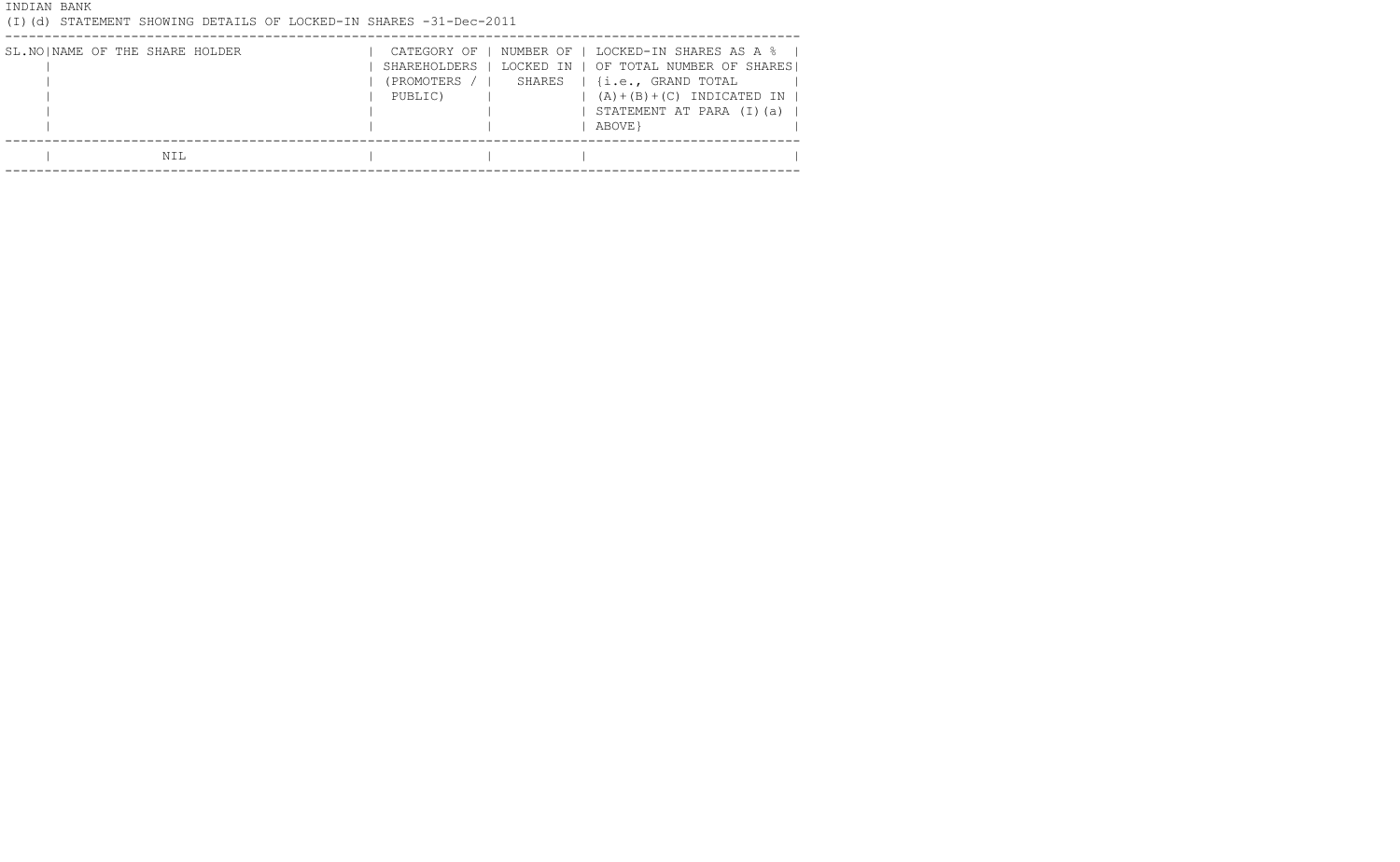| INDIAN BANK<br>$(II)$ (a)                                          |     | STATEMENT SHOWING DETAILS OF DEPOSITORY RECEIPTS (DRs) - 31-Dec-2011 |                                                         |                                                                                                                                                                            |  |
|--------------------------------------------------------------------|-----|----------------------------------------------------------------------|---------------------------------------------------------|----------------------------------------------------------------------------------------------------------------------------------------------------------------------------|--|
| SL.NOI<br>TYPE OF<br>OUTSTANDING DR<br>(ADRs, GDRs,<br>SDRs, etc.) |     | NUMBER OF<br>OUTSTANDING<br><b>DRs</b>                               | NUMBER OF<br>SHARES<br>UNDERLYING<br>OUTSTANDING<br>DRs | SHARES UNDERLYING OUTSTANDING<br>IDRs AS A % OF TOTAL NUMBER OF!<br> SHARES {i.e., GRAND TOTAL<br>$(A) + (B) + (C)$ INDICATED IN<br> STATEMENT AT PARA (I)(a)<br>  ABOVE } |  |
|                                                                    | NIL |                                                                      |                                                         |                                                                                                                                                                            |  |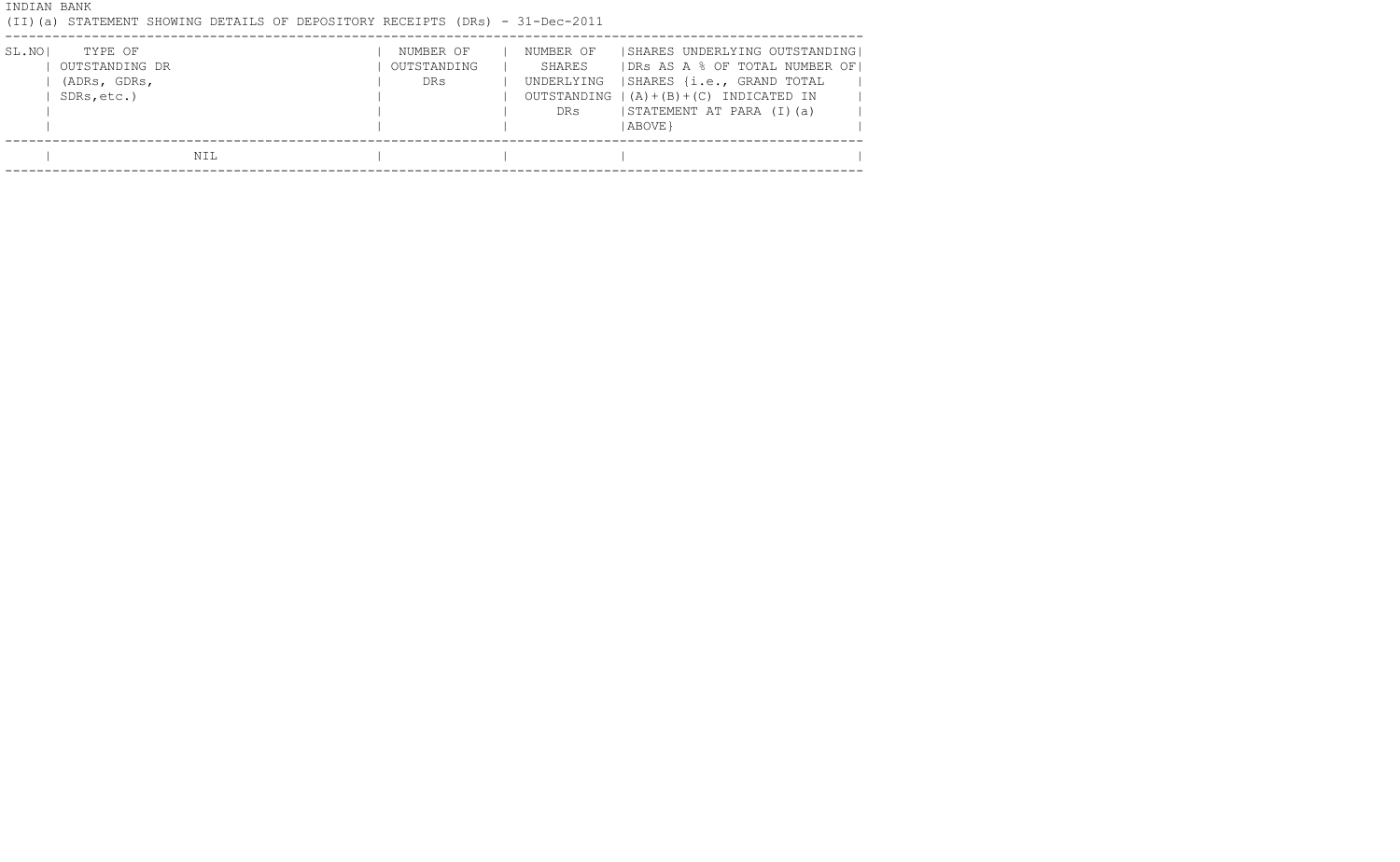## (II)(b) STATEMENT SHOWING HOLDING OF DEPOSITORY RECEIPTS (DRs), WHERE UNDERLYING SHARES HELD BY PROMOTER/PROMOTER GROUP ARE IN EXCESS OF 1% OF THE TOTAL NUMBER OF SHARES - 31-Dec-2011

| SL.NOI | NAME OF THE<br>DR HOLDER | TYPE OF<br>OUTSTANDING DR<br>(ADRs, GDRs,<br>SDRs, etc.) | NUMBER OF<br>SHARES<br>UNDERLYING<br>DRs. | SHARES UNDERLYING OUTSTANDING<br>IDRS AS A % OF TOTAL NUMBER OF!<br>SHARES {i.e., GRAND TOTAL<br>OUTSTANDING $ (A)+(B)+(C)$ INDICATED IN<br>STATEMENT AT PARA (I)(a)<br>IABOVE} |
|--------|--------------------------|----------------------------------------------------------|-------------------------------------------|---------------------------------------------------------------------------------------------------------------------------------------------------------------------------------|
|        | NIL                      |                                                          |                                           |                                                                                                                                                                                 |
|        |                          |                                                          |                                           |                                                                                                                                                                                 |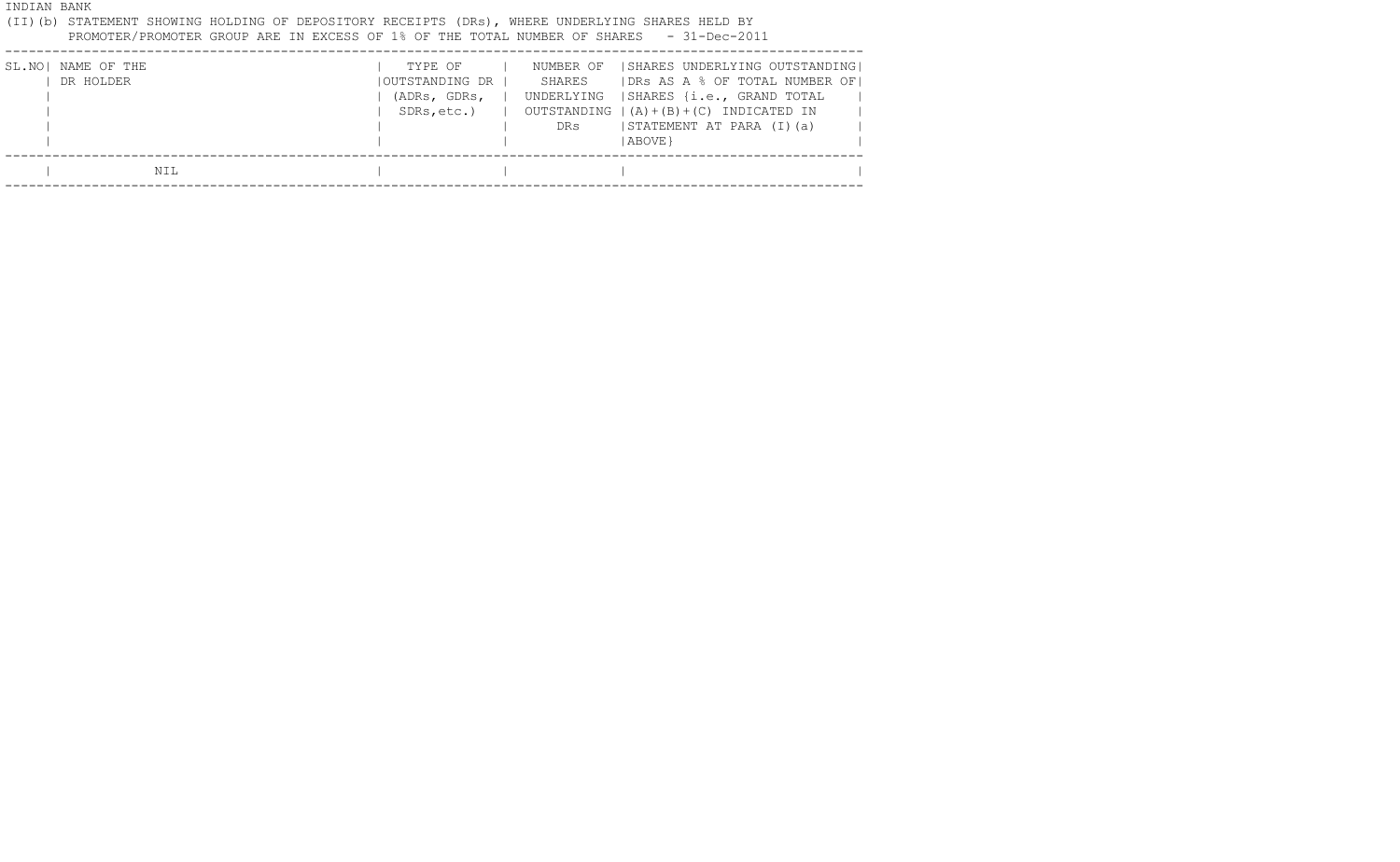(III)(a) STATEMENT SHOWING THE VOTING PATTERN OF SHAREHOLDERS, IF MORE THAN ONE CLASS OF SHARES / SECURITIES IS ISSUED BY THE ISSUER.

| CATEGORY OF<br>SHARE HOLDER                                                    | NUMBER OF VOTING RIGHTS     TOTAL VOTING   TOTAL VOTING RIGHTS i.e. (VI)  <br>HELD IN EACH CLASS OF   RIGHTS<br>SECURITIES |                          | $ \quad (JIT+IV+V)$ |  |                      |                                            |
|--------------------------------------------------------------------------------|----------------------------------------------------------------------------------------------------------------------------|--------------------------|---------------------|--|----------------------|--------------------------------------------|
|                                                                                | CLASS X   CLASS Y   CLASS Z                                                                                                |                          |                     |  |                      |                                            |
| $(I)$ $(II)$                                                                   |                                                                                                                            | <b>Contract Contract</b> | <b>The Common</b>   |  | $ $ (VII) $ $ (VIII) | $ \text{OF } (A+B)   \text{OF } (A+B+C)  $ |
| (A) PROMOTER AND PROMOTER GROUP                                                |                                                                                                                            |                          |                     |  |                      |                                            |
| $(1)$ INDIAN                                                                   |                                                                                                                            |                          |                     |  |                      |                                            |
| (a) INDIVIDUALS/HINDU UNDIVIDED FAMILY                                         |                                                                                                                            |                          |                     |  |                      |                                            |
| (b) CENTRAL GOVERNMENT / STATE<br>GOVERNMENT (S)                               |                                                                                                                            |                          |                     |  |                      |                                            |
| (c) BODIES CORPORATE                                                           |                                                                                                                            |                          |                     |  |                      |                                            |
| (d) FINANCIAL INSTITUTIONS / BANKS                                             |                                                                                                                            |                          |                     |  |                      |                                            |
| (e) ANY OTHER (SPECIFY)                                                        |                                                                                                                            |                          |                     |  |                      |                                            |
| $SUB=TOTAL(A) (1)$                                                             |                                                                                                                            |                          |                     |  |                      |                                            |
| (2) FOREIGN                                                                    |                                                                                                                            |                          |                     |  |                      |                                            |
| (a) INDIVIDUALS (NON-RESIDENT<br>INDIVIDUALS / FOREIGN INDIVIDUALS)            |                                                                                                                            |                          |                     |  |                      |                                            |
| (b) BODIES CORPORATE                                                           |                                                                                                                            |                          |                     |  |                      |                                            |
| (c) INSTITUTIONS                                                               |                                                                                                                            |                          |                     |  |                      |                                            |
| (d) ANY OTHER                                                                  |                                                                                                                            |                          |                     |  |                      |                                            |
| $SUB=TOTAL(A) (2)$                                                             |                                                                                                                            |                          |                     |  |                      |                                            |
| TOTAL SHAREHOLDING OF PROMOTER AND<br>PROMOTER GROUP $(A) = (A) (1) + (A) (2)$ |                                                                                                                            |                          |                     |  |                      |                                            |